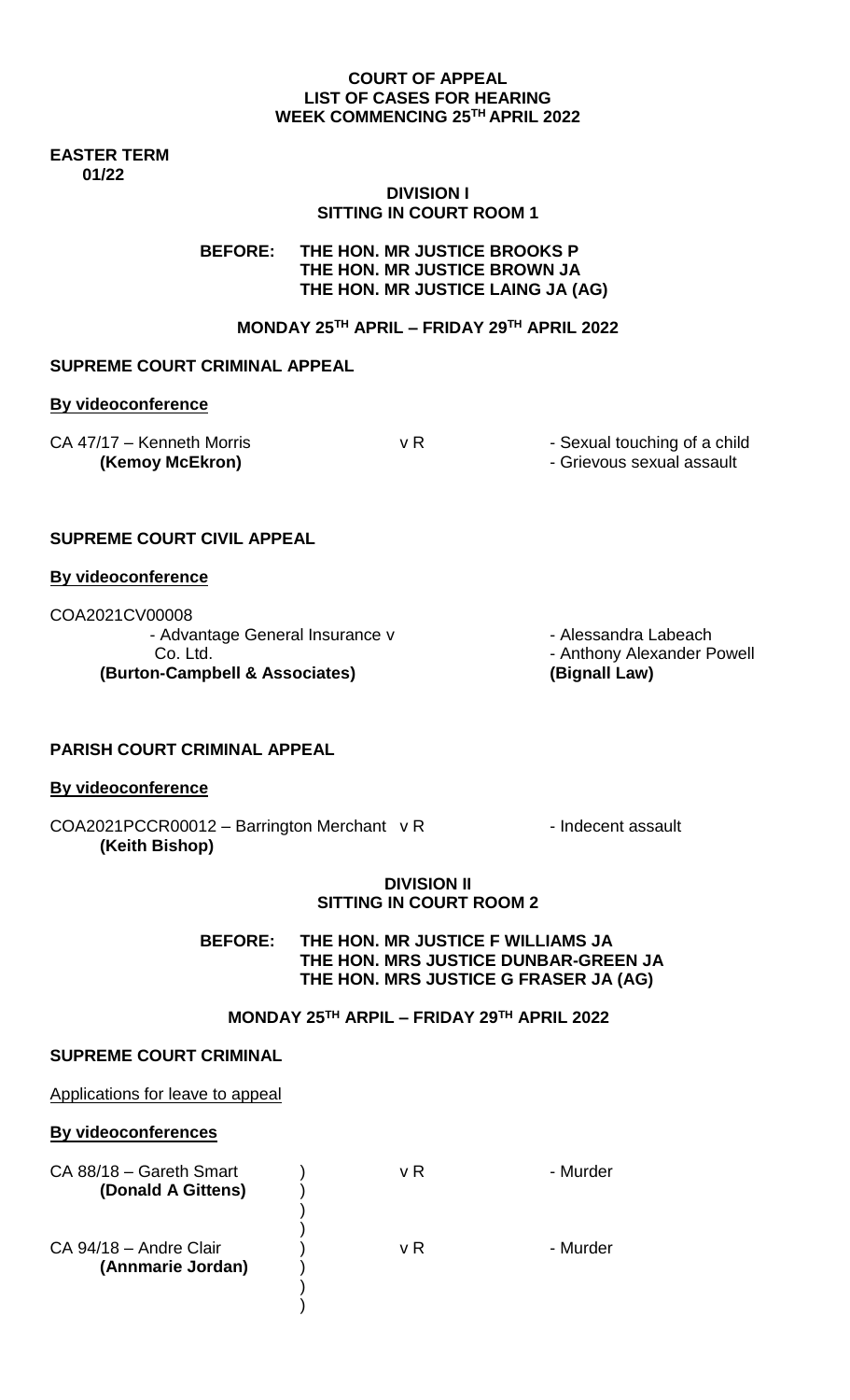| CA 95/18 - Verol Clair<br>(Annmarie Jordan)                                                    | v R             | - Murder                                                                                                       |
|------------------------------------------------------------------------------------------------|-----------------|----------------------------------------------------------------------------------------------------------------|
| <b>PARISH COURT CRIMINAL APPEAL</b>                                                            |                 |                                                                                                                |
| By videoconference                                                                             |                 |                                                                                                                |
| COA2021PCCR00009 - Carlton Reid<br>(Maurice McCurdy)                                           | v R             | - Assault at common law                                                                                        |
| <b>PARISH COURT CIVIL APPEAL</b>                                                               |                 |                                                                                                                |
| <b>By videoconference</b>                                                                      |                 |                                                                                                                |
| PCCA 3/18 - Alexander Okuonghae                                                                | $\mathsf{V}$    | - Board of Directors of Mico<br><b>University College</b><br>(Pickersgill Dowding & Bailey<br><b>Williams)</b> |
|                                                                                                | <b>CHAMBERS</b> |                                                                                                                |
|                                                                                                |                 | BEFORE THE HONOURABLE MRS JUSTICE G FRASER, JA (AG) ON TUESDAY 26TH APRIL 2022.                                |
| <b>Case management conference</b>                                                              |                 |                                                                                                                |
| 2:00 PM - By teleconference                                                                    |                 |                                                                                                                |
| COA2021CV00035&<br>COA2021CV00040<br>- The Attorney General<br>(Director of State Proceedings) | $\vee$          | - Cenitech Engineering Solution Ltd<br>(Dabdoub, Dabdoub & Co.)<br>- The Integrity Commission                  |

**Case management conference** 

## **2:30 PM – By teleconference**

COA2019PCCV00001

- Esmond Robert Sharpe v v · Denise Prendergast

- Debbie Dennesia Dewar **(Vaccianna & Whittingham)**

- National Contracts Commission

**(Lindsay Law Chambers)**

# **BEFORE THE HONOURABLE MR JUSTICE LAING, JA (AG) ON TUESDAY 26TH APRIL 2022.**

## **Case management conference**

# **2:00 PM – By teleconference**

COA2020CV00085

– Christopher Williams v v v v · Rebecca Rhoena Blackwood Ltd.

**(Gifford, Thompson & Shields)**

- Gauntlett Marketing Innovations **(Bramwell Melbourne & Assoc.)**